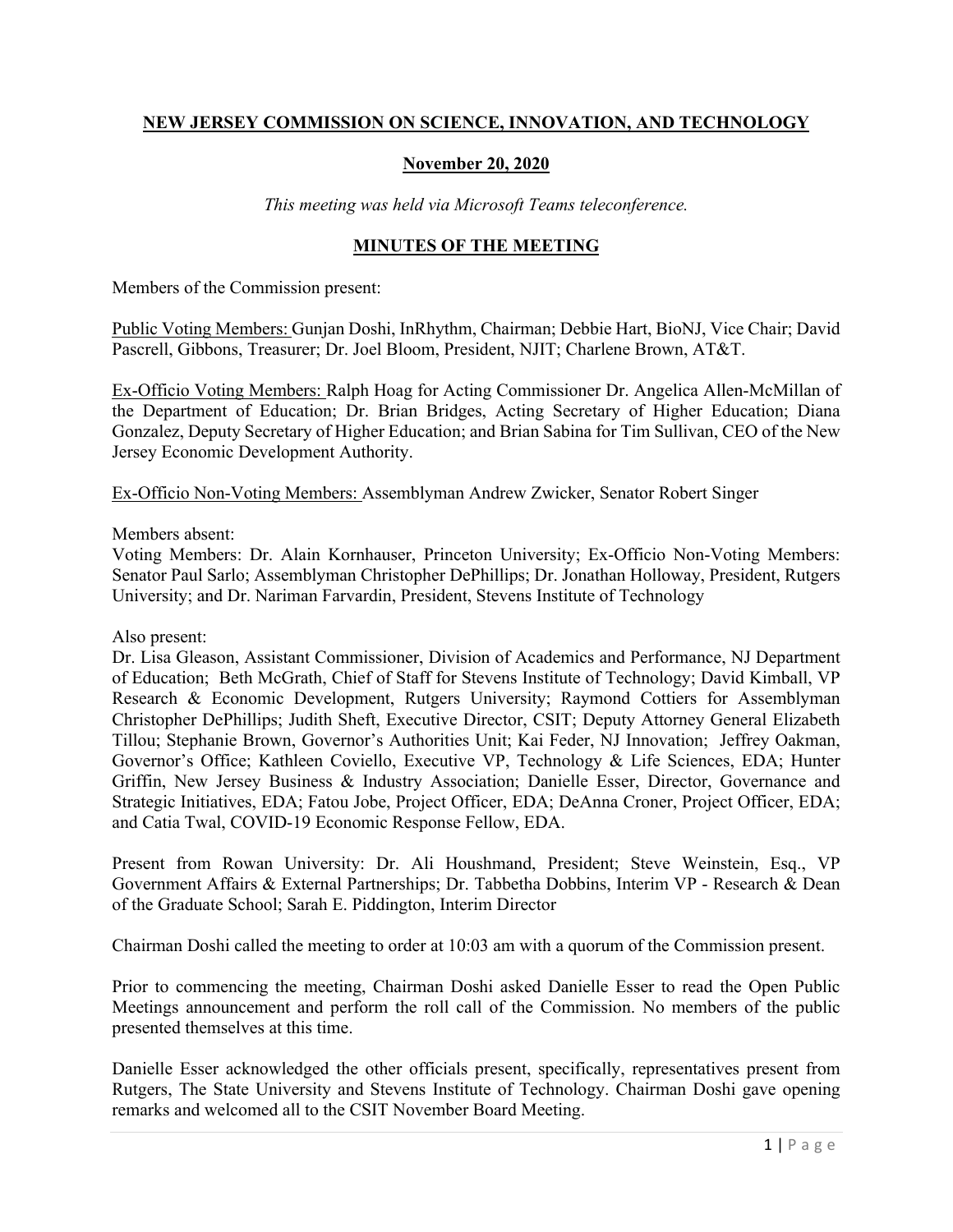## **ROWAN VIRTUAL VIDEO PRESENTATION**

Chairman Doshi proudly announced the virtual video introduction of one of the great public research institutions in New Jersey, Rowan University. He introduced: Rowan University President, Dr. Ali Houshmand; Steve Weinstein, Esq., VP Government Affairs & External Partnerships; and, Dr. Tabbetha Dobbins, Interim VP for Research & Dean of the Graduate School. Rowan University shared with the Commission the work that they are doing at the University. Chairman Doshi recalled on the Governor's trip to India not too long ago (pre-COVID), he had the opportunity to get to know staff from the University and was impressed.

Chairman Doshi introduced Steve Weinstein who then introduced the President of the University.

Steve Weinstein, Esq., VP Government Affairs & External Partnerships provided opening remarks, introduced President Houshmand to speak – who provided an overview of Rowan University on-going efforts as economic drivers for South Jersey.

Steve Weinstein then introduced Dr. Tabbetha Dobbins, Interim VP for Research & Dean of the Graduate School who lead the following PowerPoint presentation on the group's behalf:

### **ROWAN VIRTUAL VIDEO PRESENTATION – Overview: Transformation & Innovation Creating opportunities at the nation's fourth fastest Growing public research institution**

Dr. Dobbins provided an overview of research: \$45.3M annual sponsored research and grants in FY 2020; 25 tenants at South Jersey Tech Park; \$50M committed to 10-year Camden health research initiative; 9 research centers and institutes throughout University; and, 8 NSF I-Corps Awards, only Carnegie R2 institution to claim 7 or more since 2018.

Next, Dr. Dobbins provided highlights on capabilities and companies that are participating in their incubator program: MRIMath–AI for Health, CREATES, Sentrimed/MASL, Durin Technologies, BiGel.

Dr. Dobbins concluded the presentation; Chairman Doshi thanked her and Rowan University's staff for providing CSIT with an informative virtual tour of the University. Chairman expressed his appreciation to Rowan University for taking the time to share their research efforts and innovations with the Commission.

### **PREVIOUS MEETING MINUTES**

The first item was the approval of the October 9, 2020 meeting minutes. **MOTION TO APPROVE:** Debbie Hart **SECOND:** Dr. Joel Bloom **AYES: 7** Recusal by Chairman Doshi.

**FOR INFORMATION ONLY:** The next item was the presentation of the Chairman's Report to the Commission.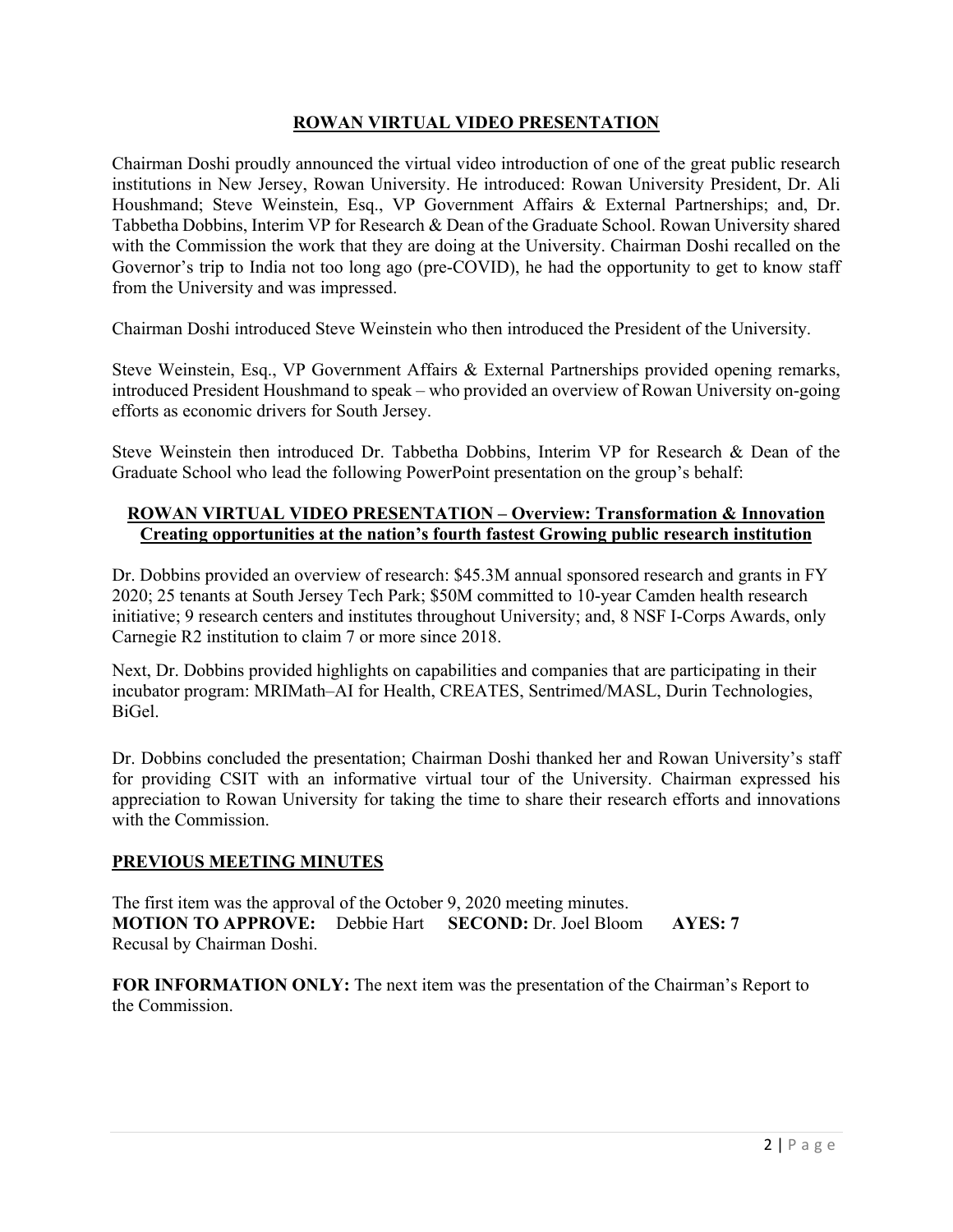# **CHAIRMAN'S REPORT**

Chairman Doshi greeted everyone present and mentioned that we are hosting our meetings now via Microsoft Teams until such time that we can meet in person again. He thanked all of the Board members and staff for their continuous support and commitment to the CSIT.

Chairman Doshi acknowledged the newest members on our Board – Brian Bridges is the Acting Secretary for the Office of the Secretary of Higher Education. The Governor's appointment of Dr. Angelica Allen-McMillan as Acting Commissioner of the NJ Department of Education; and Dr. Lisa Gleason, Assistant Commissioner, Division of Academics and Performance. Chairman congratulated both agencies on the new leadership as we work together on needed programs at the CSIT that connect to education and implementation at all levels. Lastly, he took an opportunity to acknowledge the exciting work in innovation happening at universities, leading organizations and anchor institutions across the State of New Jersey.

Despite challenges posed by COVID-19, innovation continues – Chairman Doshi congratulated the following institutes on their recent accomplishments:

- STEVENS Development NSF Hub  $1<sup>st</sup>$  NSF Hub focused on financial technology in the US;
- NJIT On the virtual grand opening for BioCentriq, NJII's cutting-edge cell and gene therapy development and clinical manufacturing center located on NJIT's campus;
- PRINCETON UNIVERSITY On the hosting of its inaugural innovation and entrepreneurship conference a couple of weeks ago;
- RUTGERS For its recent symposia with Tel Aviv University on the COVID-19 pandemic;
- BioNJ For its Recent Manufacturing Briefing on biomanufacturing, cell and gene therapy;

And on Thursday, November 19, 2020:

• The Governor announced the first tenants of The HUB in New Brunswick, which include Princeton University, Rutgers University, Hackensack Meridian Health and RWJ Barnabas Health, at the new site downtown designed to foster research, entrepreneurship, innovation and start-up incubation in New Jersey.

Chairman Doshi requested that the Universities and Organizations (both public and private, including state agencies) have an opportunity to "report-out" at Board Meetings, in the form of a newsletter. This will provide each institution of higher learning and other leading organizations an opportunity to share any news-worthy items for the benefit of the Commission and the members of the public in attendance.

**FOR INFORMATION ONLY:** The next item was the presentation of the Executive Director's Report.

# **EXECUTIVE DIRECTOR'S REPORT TO THE BOARD**

Judith Sheft gave opening remarks and special thanks to EDA staff and Board members for ongoing contributions to the Commission. Judith provided the Commission with an update on CSIT's entrepreneurial initiatives, our interests in the NSF Grant Proposal Programs, Federal Fast Program, and COVID-19 related cluster initiatives. Judith, too, shared that EDA's Marketing/Product Team and CSIT are in the process of developing a new website for CSIT slated for Q1 launch.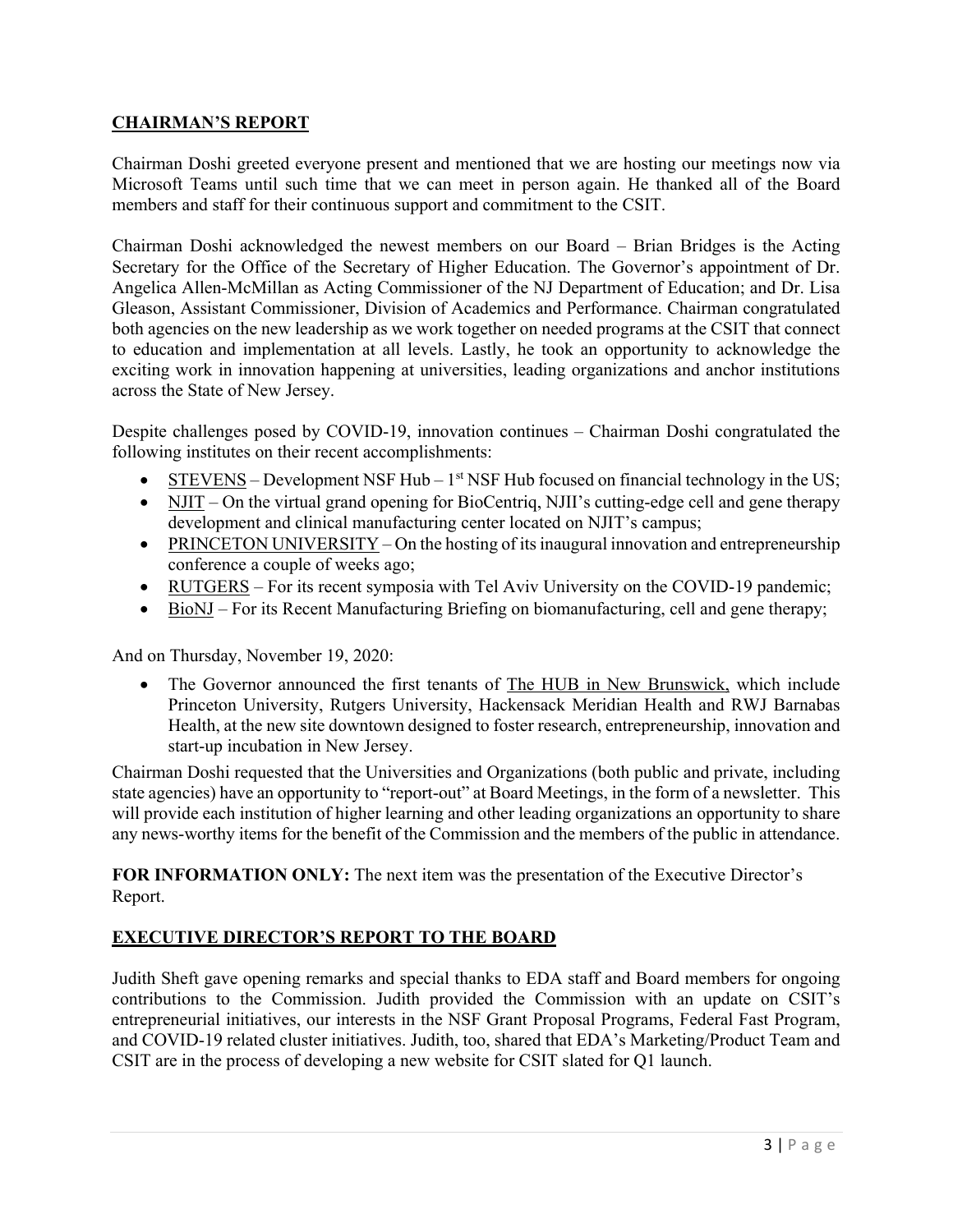Lastly, Judith Sheft shared an event update – on October  $14<sup>th</sup>/15<sup>th</sup>$ , 2020 – CSIT hosted "Opportunities" for NJ's Innovation Economy During COVID-19" – the event yielded 100+ guests each day.

Chairman Doshi asked Judith to walk the Board through the next Agenda Item - the Approval of SBIR/STTR Direct Financial Assistance Grant Program (Round 2).

# SBIR/STTR DIRECT FINANCIAL ASSISTANCE GRANT PROGRAM (ROUND 2)

Summary of Round 2, NJ SBIR/STTR Direct Financial Assistance Grant Program The Members of the Commission on Science, Innovation, and Technology (CSIT) are requested to approve the following items to launch applications for Round 2, of the New Jersey SBIR/STTR grant program:

- Notice of Funding for Round 2, Direct Financial Assistance for businesses applying to the Small Business Innovation Research (SBIR) and Small Business Technology Transfer Program (STTR) Federal grant programs (\$550k Grant Program)
- Evaluation method
- Scoring criteria

Additionally, the Members of the CSIT are requested to delegate authority to the Executive Director to move funds between the Direct Funding and Bridge Funding based on the applications received, decline applications as incomplete where the application is missing required documentation, and appoint a Hearing Officer for appeals.

The next item was the approval of the approval of SBIR/STTR Direct Financial Assistance Grant Program (Round 2).

**MOTION TO APPROVE:** Dr. Joel Bloom **SECOND:** Brian Sabina **AYES: 8**

Judith Sheft continued the SBIR/STTR PowerPoint presentation, discussing the program in further details: program summary, program design and the eligibility criteria.

#### **FOR INFORMATION ONLY:**

Judith Sheft announces upcoming CSIT virtual tours for 2021, see the [CSIT website](https://www.njeda.com/about/Public-Information/CSIT/CSIT-Board-Schedule) for more information.

Brian Sabina provided an update on EDA's Angel Tax Credit program – its increased activity from 10% to 20%, received 640 applications, 60 unique investors in total.

### **OLD BUSINESS:**

There was no old business.

#### **PUBLIC COMMENT:**

There was no public comment.

#### **ADJOURNMENT:**

There being no further business, on a motion by David Pascrell, and seconded by Charlene Brown, the meeting was adjourned at 11:24 am.